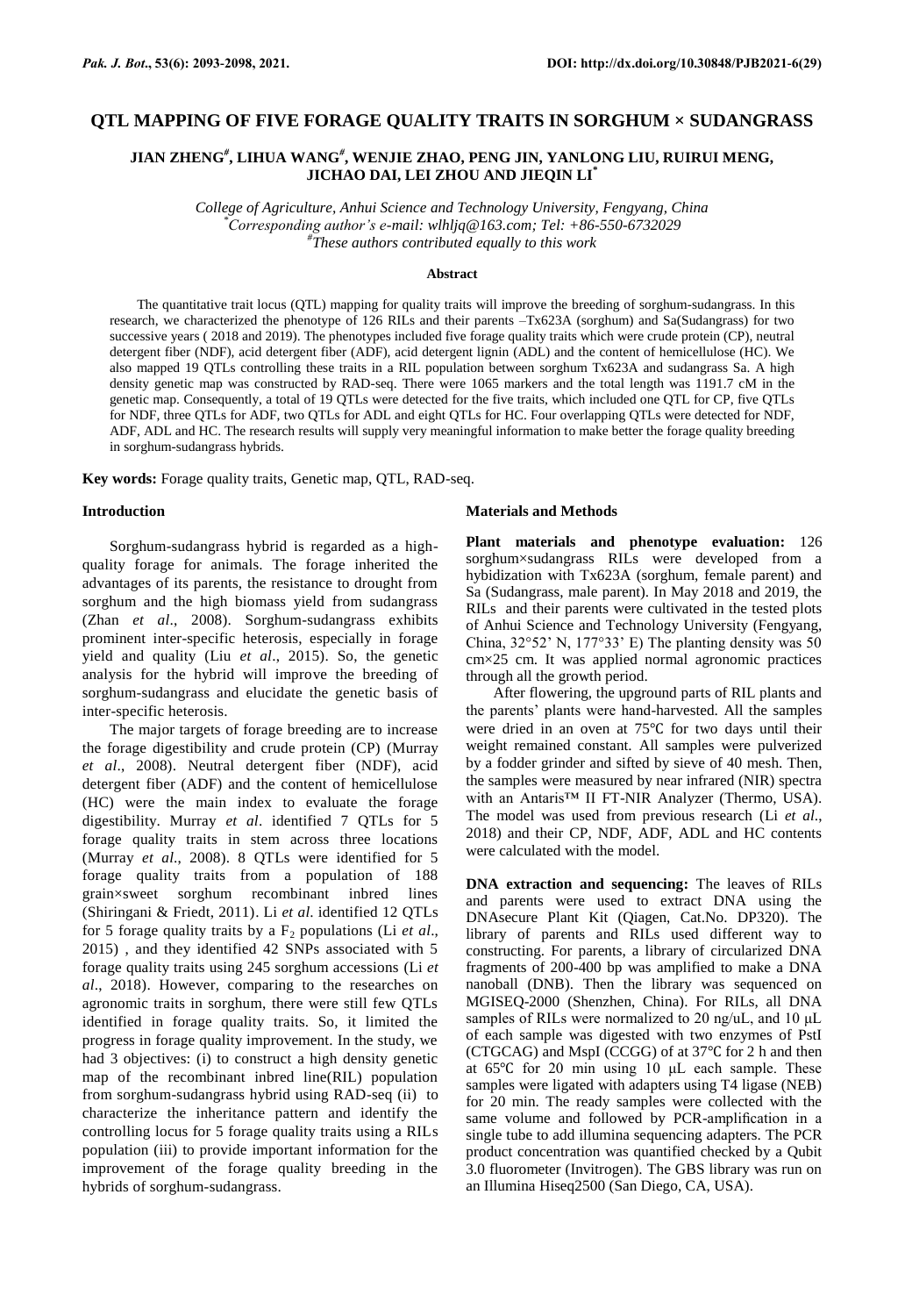**SNP calling:** To get high quality reads, raw data was filtered using SOAPnuke (Chen *et al*., 2018) with the filter parameters '-n 0.01 -l 20 -q 0.3 -A 0.25 - cutAdaptor -Q 2 -G --polyX 50 --minLen 150'. Then, the clean reads from the sequencing machine were split into 126 individual files based on indexes, and filtered using fastx barcode splitter and fastq quality filter with parameters  $(-q \t20 -p \t80 -Q \t33)$  of fastx toolkit-0.0.13.2 (http://hannonlab.cshl.edu/fastx\_toolkit/). The split sequencing data were mapped using the alignment algorithm BWA MEM (Li & Durbin, 2009). GATK was used to detect variation and call SNPs for RILs and parents(McKenna *et al*., 2010). SNPs were called with parameters 'QD<2.0, MQ<40.0, FS>60, SOR>3.0,

MQRankSum<-12.5, ReadPosRankSum <-8.0'. Imputation was conducted with Beagle 5.0 with default parameter (Browning & Browning, 2007; Browning *et al*., 2018).

**The construction of the genetic map:** The polymorphic SNPs were selected and converted to A or B by the genotype of parents using Tassel 5.0(Bradbury *et al*., 2007). The reduancy SNPs were filtered and the high density genetic map was constructed withWindows QTL IciMapping version 4.0 (Meng *et al*., 2015).

**The phenotype analysis and QTL mapping:** Pearson's correlation coefficients and histograms were counted and drawn with R package PerformanceAnalytics. QTL mapping was constructed by Windows QTL IciMapping version 4.0 (Meng *et al*., 2015). Inclusive Composite Interval Mapping (ICIM) was used to verify the putative QTLs (Li *et al*., 2008). LOD>2.5 was the threshold to claim the exist of putative QTL. The putative QTLs were claimed with LOD>2.5 as the threshold

## **Results**

**The phenotype analysis:** The mean phenotypic values for all traits evaluated in the RILs fell between the two parents which showed significant difference in all five quality forage traits (Table 1). Compared to Tx623A, Sa

had higher NDF, ADF and HC and lower CP. The histogram of the five traits showed the normal distribution in 2018 and 2019 (Figs. 1A and B).

Pearson's correlation coefficients among the five traits were assessed. NDF was significantly and positively correlated with ADF, ADL and HC, but CP was not significantly correlated with the four traits in both years (Fig. 1). These results indicated that NDF, ADF, ADL and HC might be genetic linkage, or certain genes might play pleiotropic functions in dominating these phenotypes.

**The genetic map construction and QTL mapping:**  There were 1065 markers in the genetic map as well as the total length was 1191.7 cM after the redundancy markers were filtered (Table 2 and Fig. 2). The shortest chromosome was Chr7 of 67.8 cM, yet the longest one almost three times to the shortest one was Chr2 of 185.9 cM. In the 10 chromosomes, it had the most markers on Chr2 which was 0.88 cM of the average markerdistance, whereas it had the least markers on Chr7 that was 1.25 cM of the average marker distance. The coverage in physical map ranged from 97.04% to 99.89%. The biggest coverage was on chromosome 1 and the least coverage was on chromosome 7 (Table 2). The results showed that the genetic map had high coverage for sorghum genome.

19 QTLs were identified for all five forage quality traits (Table 3). Crude protein (CP): Only one QTL was detected for CP on chromosomes 4 in 2019. The LOD scores and PVE values was 5.04 and 16.93%, respectively. In 2018, no QTL was detected for the trait. The difference of CP between two parents was very small. So, it was hard to detect QTLs.

**Neutral detergent fiber (NDF):** Five QTLs were detected for NDF on chromosomes 1, 4, 5, 7 and 8. The variation of phenotype was illustrated by every QTL arranged from 7.18 to 58.74. The maximum LOD score was 6.13, and the minimum LOD score was 2.53. Among these QTLs, the effect of increased NDF was attributed to Sa at qNDF1, qNDF7, qNDF8, but to the Tx623A alleles at qNDF4 and qNDF5. The qNDF4 was detected in both years.

| Year | <b>Type</b> |           | <b>Trait</b> |            |            |            |        |  |
|------|-------------|-----------|--------------|------------|------------|------------|--------|--|
|      |             |           | $\bf CP$     | <b>NDF</b> | <b>ADF</b> | <b>ADL</b> | HC     |  |
| 2018 | Tx623A      | Average   | 6.60         | 57.42      | 33.11      | 4.69       | 24.31  |  |
|      | Sa          | Average   | 6.10         | 61.39      | 35.84      | 4.55       | 25.55  |  |
|      |             | Average   | 6.30         | 57.59      | 33.15      | 3.46       | 24.44  |  |
|      | <b>RIL</b>  | <b>SD</b> | 0.0527       | 0.7259     | 0.4879     | 0.0697     | 0.2623 |  |
|      |             | Min       | 4.76         | 50.15      | 20.38      | 1.34       | 8.77   |  |
|      |             | Max       | 8.01         | 64.85      | 37.86      | 5.18       | 27.08  |  |
| 2019 | Tx623A      | Average   | 7.81         | 54.43      | 30.31      | 4.85       | 24.12  |  |
|      | Sa          | Average   | 6.18         | 64.72      | 39.27      | 5.39       | 25.45  |  |
|      |             | Average   | 7.01         | 57.96      | 33.48      | 5.19       | 24.58  |  |
|      | <b>RIL</b>  | <b>SD</b> | 0.0489       | 0.2102     | 0.2145     | 0.0415     | 0.0934 |  |
|      |             | Min       | 5.91         | 52.70      | 27.27      | 3.83       | 20.90  |  |
|      |             | Max       | 8.77         | 63.47      | 38.45      | 6.36       | 26.69  |  |

**Table 1. Variation of 5 forage quality traits of parents and RILs population.**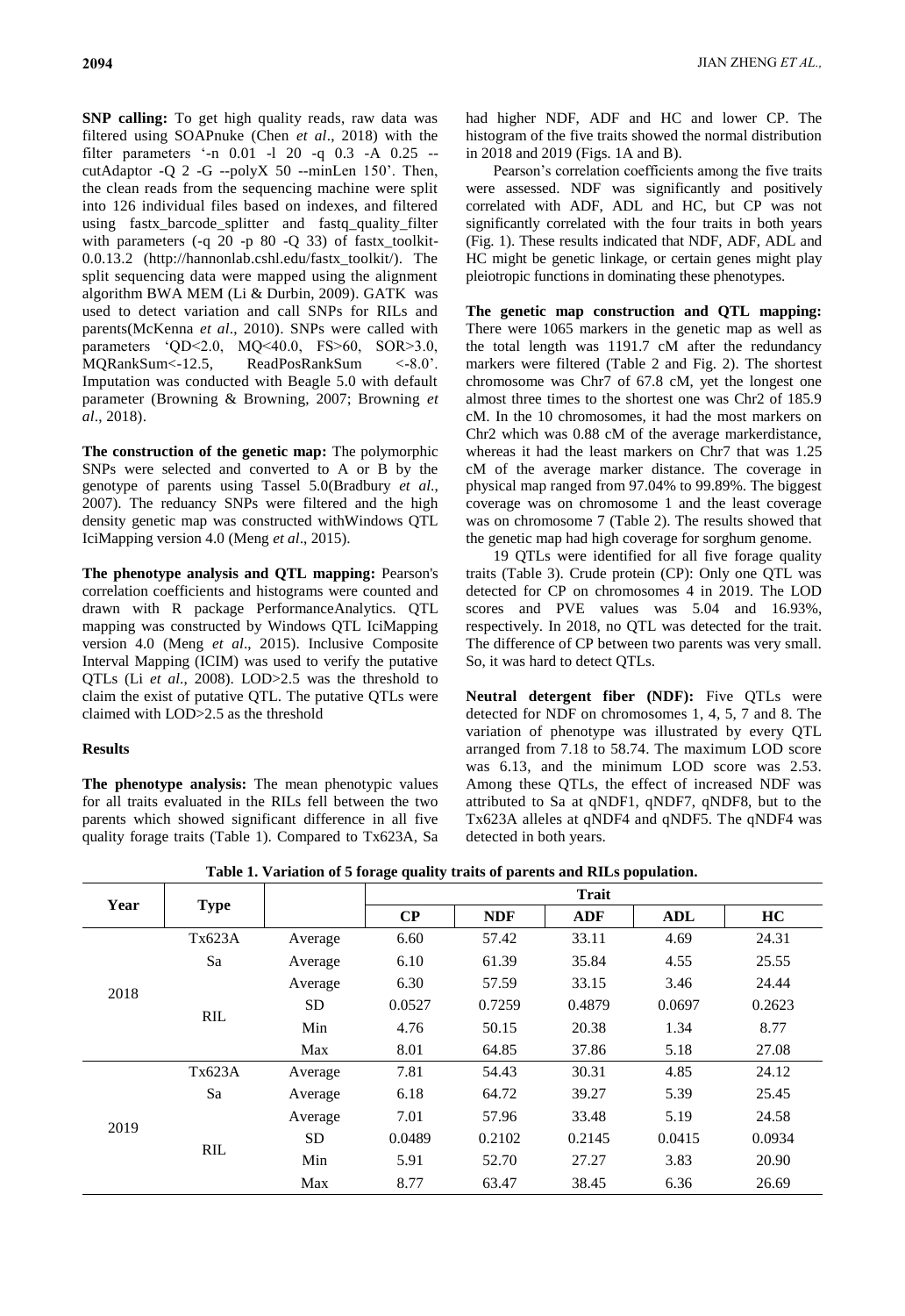

Fig. 1. The histogram and Pearson correlation coefficients for the 5 yield traits in two years. (A, the histogram and correlation analysis of the 5 traits in 2018; B, the histogram and correlation analysis of the 5 traits in 2019; \* represents significantly at 0.05, \*\* represents significantly at 0.01, \*\*\* represents significantly at 0.001).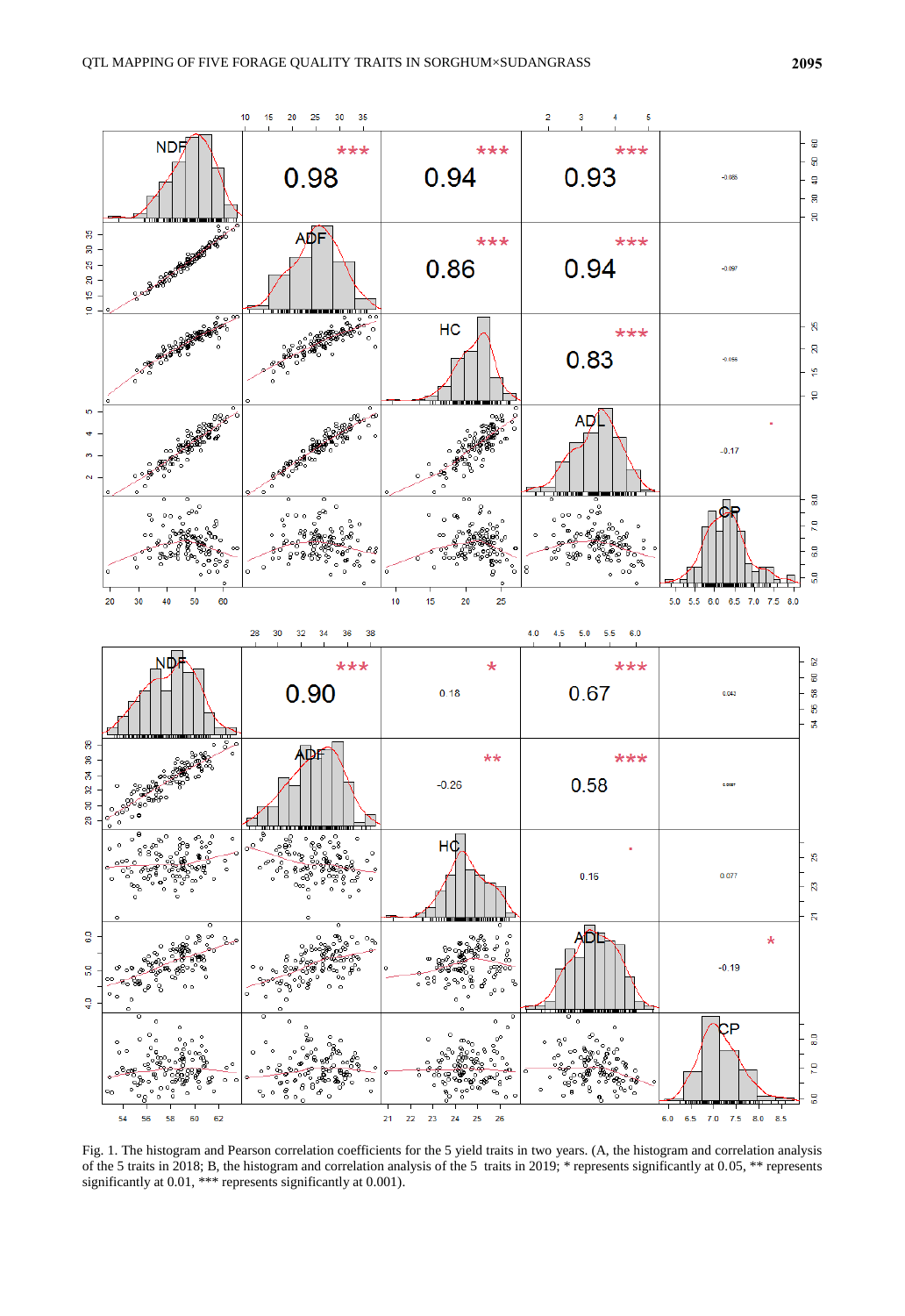|         | <b>Marker</b> | <b>Genetic</b> | <b>Interval</b> | <b>Physical map</b> | Coverage |
|---------|---------------|----------------|-----------------|---------------------|----------|
| Chr.    | number        | length $(cM)$  | length (bp)     | length (bp)         | $(\%)$   |
|         | 179           | 164.1          | 80,799,209      | 80,884,392          | 99.89%   |
| 2       | 209           | 185.9          | 77,387,954      | 77.742.459          | 99.54%   |
| 3       | 104           | 105.1          | 71,492,069      | 74,386,277          | 96.11%   |
| 4       | 117           | 131.6          | 68,011,155      | 68,658,214          | 99.06%   |
| 5       | 82            | 87.0           | 71,426,442      | 71,854,669          | 99.40%   |
| 6       | 67            | 101.5          | 59,720,942      | 61,277,060          | 97.46%   |
|         | 54            | 67.8           | 63,567,966      | 65,505,356          | 97.04%   |
| 8       | 94            | 127.6          | 61,413,726      | 62,686,529          | 97.97%   |
| 9       | 77            | 101.2          | 58,727,782      | 59,416,394          | 98.84%   |
| 10      | 82            | 119.9          | 60,810,786      | 61,233,695          | 99.31%   |
| Total   | 1065          | 1191.7         |                 |                     |          |
| Average | 106.5         | 119.17         |                 |                     |          |

**Table 2. RIL population's Statistical results of the genetic map.**

**Table 3. The 5 quality traits of QTL mapping results for RILs populations in 2018 and 2019.**

| Trait      | Year         | QTL     | Chr.           | <b>Marker interval</b> | <b>LOD</b> | PVE(%) | Add      |
|------------|--------------|---------|----------------|------------------------|------------|--------|----------|
| CP         | 2018         |         |                |                        |            |        |          |
|            | 2019         | qCP4    | $\overline{4}$ | 15708304-61882402      | 5.04       | 16.93  | 0.64     |
| <b>NDF</b> | 2018         | qNDF4   | $\overline{4}$ | 53612901-66114153      | 3.36       | 10.44  | $-14.54$ |
|            |              | qNDF5   | 5              | 2878881-10759375       | 6.13       | 40.05  | $-5.94$  |
|            |              | qNDF7   | $\overline{7}$ | 55751099-63896622      | 2.79       | 8.06   | 9.20     |
|            | 2019         | qNDF1   |                | 4353375-35252444       | 2.53       | 45.19  | 1.83     |
|            |              | qNDF4   | 4              | 53612901-66114153      | 3.02       | 7.18   | $-3.12$  |
|            |              | qNDF8   | 8              | 7413025-47787281       | 3.45       | 58.74  | 1.86     |
|            | 2018         | qADF5.1 | 5              | 2878881-10759375       | 4.84       | 45.26  | 45.26    |
| ADF        | 2019         | qADF1   |                | 4353375-35252444       | 2.94       | 47.70  | 1.93     |
|            |              | qADF5.2 | 5              | 2878881-10759375       | 3.42       | 16.04  | 0.65     |
|            |              | qADF8   | 8              | 7413025-47787281       | 3.66       | 51.71  | 1.98     |
| ADL        | 2018         | qADL5   | 5              | 2878881-10759375       | 3.17       | 30.67  | 30.67    |
|            | 2019         | qADL1   | 1              | 4353375-35252444       | 2.50       | 25.83  | 0.34     |
|            | 2018<br>2019 | qHC2    | $\overline{2}$ | 770354-72983978        | 3.25       | 6.28   | 2.09     |
|            |              | qHC3.1  | 3              | 5620530-7397531        | 6.61       | 13.64  | 1.58     |
| HC         |              | qHC4.1  | 4              | 54085479-55216137      | 3.99       | 7.91   | 2.62     |
|            |              | qHC4.2  | 4              | 53612901-66114153      | 7.08       | 15.34  | $-6.47$  |
|            |              | qHC4.3  | 4              | 2013698-7315013        | 6.58       | 14.65  | $-1.43$  |
|            |              | qHC5    | 5              | 10759375-68875912      | 3.69       | 8.85   | $-1.24$  |
|            |              | qHC3.2  | 3              | 5620530-7397531        | 2.95       | 10.00  | 0.34     |
|            |              | qHC2    | $\overline{2}$ | 57202712-63845006      | 2.63       | 10.82  | $-1.36$  |
|            |              | qHC4.2  | 4              | 53612901-66114153      | 2.84       | 9.90   | $-1.83$  |



Fig. 2. The genetic density map for the RIL population.

**Acid detergent fiber (ADF):** Three QTLs were detected and the gene locations were on chromosomes 1, 5 and 8. The variation of phenotypic was illustrated by every QTL arranged from 16.04 to 51.71%. The maximum LOD score was 3.42, and the minimum LOD score was 2.94. Among these QTLs, qADF8 displayed the highest PVE value (51.71%). The effect of increased ADF was attributed to the three QTLs of Sa. qADL5 was detected in both years.

**Acid detergent lignin (ADL):** Two QTLs were detected on chromosome 1 and 5. The LOD scores was 2.50 and 3.17. Correspondly, the PVE values was 25.83% and 30.67%. The two QTLs effect of increased ADL was attributed to Sa. There was not a same QTL detected in both years of 2018 and 2019, implying stronger environment effect on ADL.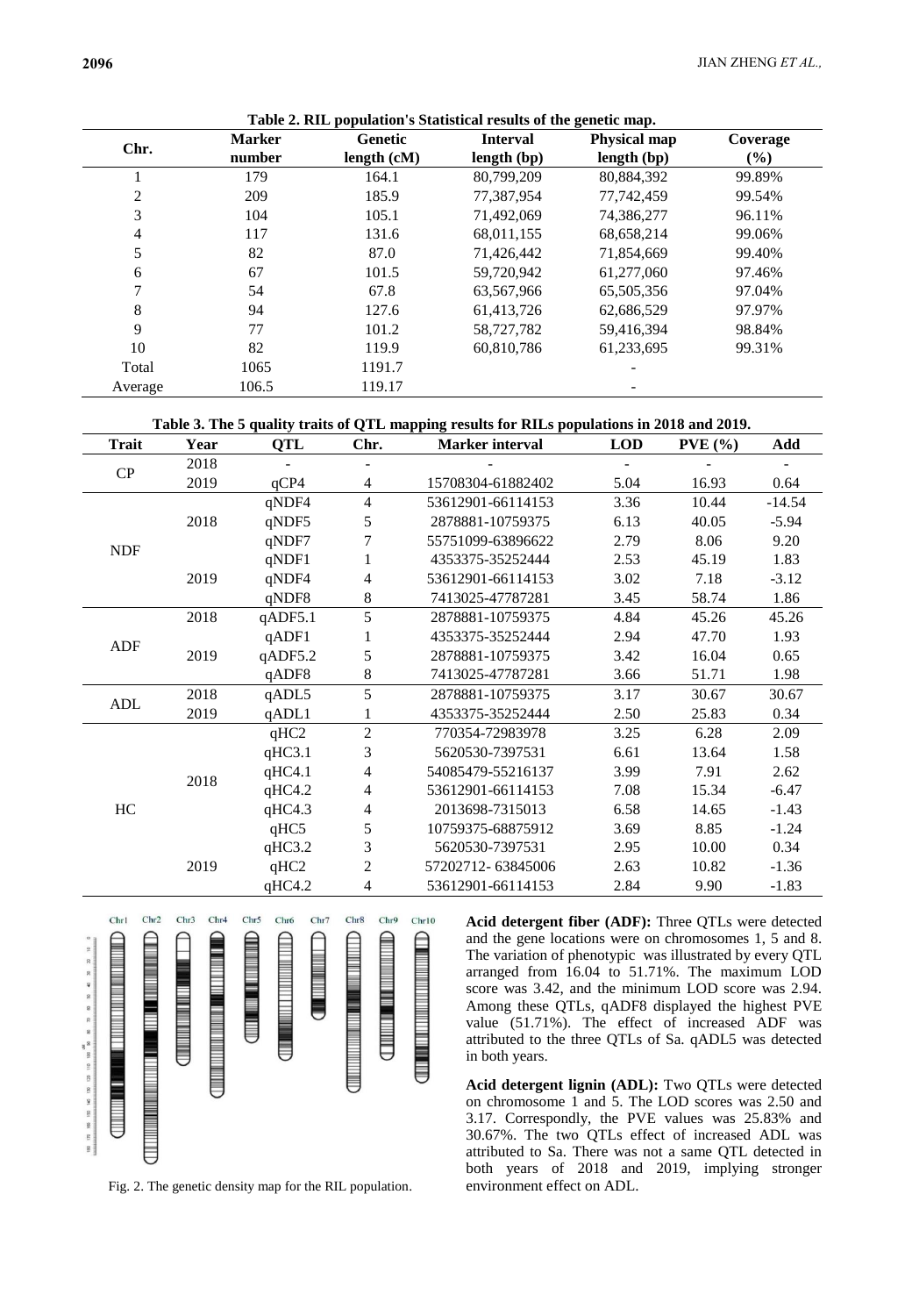**Hemicellulose (HC):** There were eight QTLs were detected for HC. These QTLs were located on chromosome 1, 2, 3, 4 and 5. The mimimum LOD score was 2.63, and the maximum LOD score was 7.08. qHC4.3 showed the highest PVE (15.34%) among those QTLs. The effect of increased the content of HC was attributed to Sa at qHC2, qHC3.1, s5qHC3.2 and qHC4.1, but to the BTx623A allele at qHC2, qHC4.2, qHC4.3 and qHC5. The variation of phenotype explained by these QTLs arranged from 6.28% to 15.34%. qHC4.2 was detected in both 2018 and 2019.

**The overlapping QTLs:** We detected the following overlapping QTLs in this study (in pairs or triplicate): qNDF4/qHC4.2, qADF8/qNDF8, qNDF1/qADF1/qADL1, qNDF5/qADF5/qADL5 (Table 3). In these overlapping QTLs also showed high PVE (more than 20%) except qNDF4/qHC4.2. It means these QTLs can be candidate locus for forage quality breeding. All overlapping QTLs were for traits with significant correlation coefficients in both years (Fig. 1).

## **Discussion**

Germplasm characterization is considered a prerequisite for the breeding activities as it serves as source of genetic variations (Duan *et al*., 2021; shehri *et al*., 2021; Nadeem *et al*., 2020). RAD-seq (Restriction site Associated DNA Sequencing) is a technique of reducedrepresentation genome sequencing. It is simple to use at low cost with high throughput (Andolfatto *et al*., 2011; Kim *et al*., 2016). In recent years, RAD-seq has been popularly applied for genetic mapping. In sorghum, the RIL population between BTx623 and NOG was used with RAD-seq to identify five QTLs for days to heading, three for plant height and total shoot fresh weight and two for Brix (Sakamoto *et al*., 2016). Zhu *et al*., also generated a highly saturated genetic map in two elite grape cultivars (Zhu *et al*., 2018). Wang *et al*., constructed a soybean genetic map and found 13 major QTLs and five QTL hotspots (Wang *et al*., 2020). In the research, we also constructed a high density genetic map with 1065 markers and mapped 19 QTLs for five quality forage traits. All these studies indicate that RAD-seq is an efficient tool to generate high-density genetics maps in crop plants.

It was co-localized for QTLs of NDF or ADF content with them of CL or HC content. The reason was NDF consisted of CL, HC and lignin, whereas ADF was consisted of CL and lignin. In sorghum, some researchers identified colocalized QTLs in relation to the content of NDF, ADF, CL and HC used QTL mapping (Murray *et al*., 2008; Shiringani & Friedt, 2011). 4 co-localized QTLs were identified: 2 QTLs colocalization of three traits and 2 QTLs colocalization of two traits. In addition, we also identified that it was significantly correlated in NDF, ADL and HC, and it was significantly correlated in ADF, ADL and HC. So, the QTLs were colocalizition which was rational.

Comparing to previous researches (Mace *et al*., 2019) in QTLs associated forage quality traits, we found that 5 QTLs were mapped the same position in their study. The qCP4 was located on the same location by Rhodes *et al*.,

(2017) and Murray *et al*., (2008) in sorghum as well. Two QTLs for NDF, qNDF5 and qNDF8, were located on the same region of chromosome 5 and chromosome 8 by Li *et al*., (2018). Our research also identified that the two QTLs showed high PVE. Similarly, qHC2 and qHC3.1 were mapped on chromosome 2 and chromosome 3, which was in agreement with the report of Shiringani and Friedt (Shiringani & Friedt, 2011). All these results suggested that RAD-seq can be an effective tool in mapping major QTLs in sorghum and sudangrass. It means that these QTLs controlling forage quality traits had strong effects. So, it can be detected by different researches.

## **Conclusions**

In this study, a high density genetic map of the RIL population was constructed from sorghum Tx623A sudangrass Sa hybrid using RAD-seq. We charactered the phenotype of five forage quality traits which included CP, NDF, ADF, ADL and HC by an Antaris™ II FT-NIR Analyzer. We also mapped 19 QTLs controlling these traits in a RIL population whose parents were Tx623A and Sa. The research results will supply very meaningful information to make better the forage quality breeding in sorghum-sudangrass hybrids.

## **Acknowledgement**

This work was supported the National Natural Science Foundation of China (31971993), Anhui Provincial Natural Science Fund (2008085MC73), Anhui Provincial Key R&D Programs (202004b11020003), the key project of natural science research of Anhui provincial education department (KJ2019A0811).

#### **Reference**

- Andolfatto, P., D. Davison, D. Erezyilmaz, T.T. Hu, J. Mast, T. Sunayama-Morita and D.L. Stern. 2011. Multiplexed shotgun genotyping for rapid and efficient genetic mapping. *Genome Res*., 21: 610-617.
- Bradbury, P.J., Z. Zhang, D.E. Kroon, T.M. Casstevens, Y. Ramdoss and E.S. Buckler. 2007. TASSEL: software for association mapping of complex traits in diverse samples. *Bioinformatics,* 23: 2633-2635.
- Browning, B.L., Y. Zhou and S.R. Browning. 2018. A onepenny ımputed genome from next-generation reference panels. *Amer. J. Human Gen*., 103: 338-348.
- Browning, S.R. and B.L. Browning. 2007. Rapid and accurate haplotype phasing and missing-data ınference for wholegenome association studies by use of localized haplotype clustering. *Amer. J. Human Gen*., 81: 1084-1097.
- Chen, Y., Y. Chen, C. Shi, Z. Huang, Y. Zhang, S. Li, Y. Li, J. Ye, C. Yu, Z. Li, X. Zhang, J. Wang, H. Yang, L. Fang and Q. Chen. 2018. SOAPnuke: a MapReduce accelerationsupported software for integrated quality control and preprocessing of high-throughput sequencing data. Gigascience. 7(1):1-6. doi: 10.1093/gigascience/gix120.
- Duan, Y., W. Zhou, J. You, X. Guo, X. Luo, C. Lu and J. Guo. 2021. Characterization of the genetic diversity of *Epimedium brevicornum* (Berberidaceae) via ISSR and CDDP markers. *Pak. J. Bot*., 53(4): 1287-1293.
- Hiromi Kajiya-Kanegae, Hideki Takanashi, Masaru Fujimoto, Motoyuki Ishimori, Norikazu Ohnishi, Fiona Wacera W., Everlyne A Omollo, Masaaki Kobayashi, Kentaro Yano,